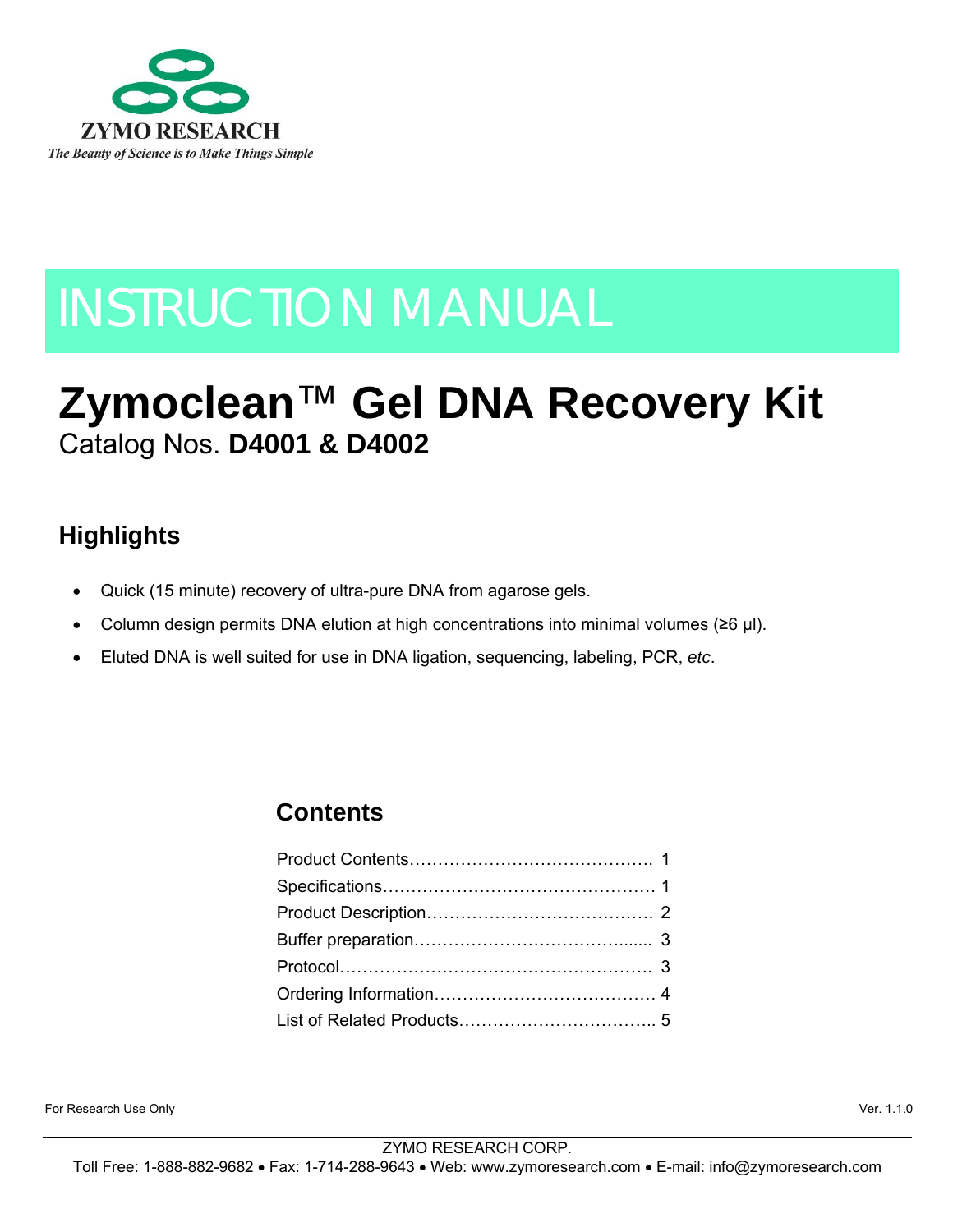Satisfaction of all Zymo Research products is guaranteed. If you should be dissatisfied with this product please call 1-888- 882-9682.

#### **Product Contents**

| Zymoclean™ Gel DNA Recovery Kit<br>(Kit Size) | D4001<br>(50 preps.) | D4002<br>$(200$ preps.) | <b>Storage</b><br>Temperature |
|-----------------------------------------------|----------------------|-------------------------|-------------------------------|
| <b>ADB</b>                                    | 50 ml                | 2x100 ml                | Room Temp.                    |
| DNA Wash Buffer <sup>1</sup>                  | 6 ml                 | 24 ml                   | Room Temp.                    |
| Zymo-Spin™ I Columns                          | 50                   | 200                     | Room Temp.                    |
| <b>Collection Tubes</b>                       | 50                   | 200                     | Room Temp.                    |
| <b>Instruction Manual</b>                     |                      |                         | -                             |

Note **-** Integrity of kit components is guaranteed for up to one year from date of purchase. Reagents are routinely tested on a lot-to-lot basis to ensure they provide the highest performance and reliability.

1 Ethanol must be added prior to use as indicated on **DNA Wash Buffer** label.

#### **Specifications**

- **DNA Purity**  High-quality, purified DNA is eluted with water making it especially well suited for sequencing and ligation reactions.
- **DNA Size Limits** From ~75 bp to 23 kb.
- **DNA Recovery** Typically, up to 5 µg total DNA per column can be eluted into as little as 6 µl water. For DNA 75 bp to 10 kb the recovery is 70-90%. For DNA 11 kb to 23 kb the recovery is 50-70%.
- **Sample Sources** DNA excised from agarose gels.
- **Product Detergent Tolerance** ≤5% Triton X-100, ≤5% Tween-20, ≤5% Sarkosyl, ≤0.1% SDS.

Note - ™ Trademarks of Zymo Research Corporation. This product is for research use only and should only be used by trained professionals. Some reagents included with this kit are irritants. Wear protective gloves and eye protection. Follow the safety guidelines and rules enacted by your research institution or facility.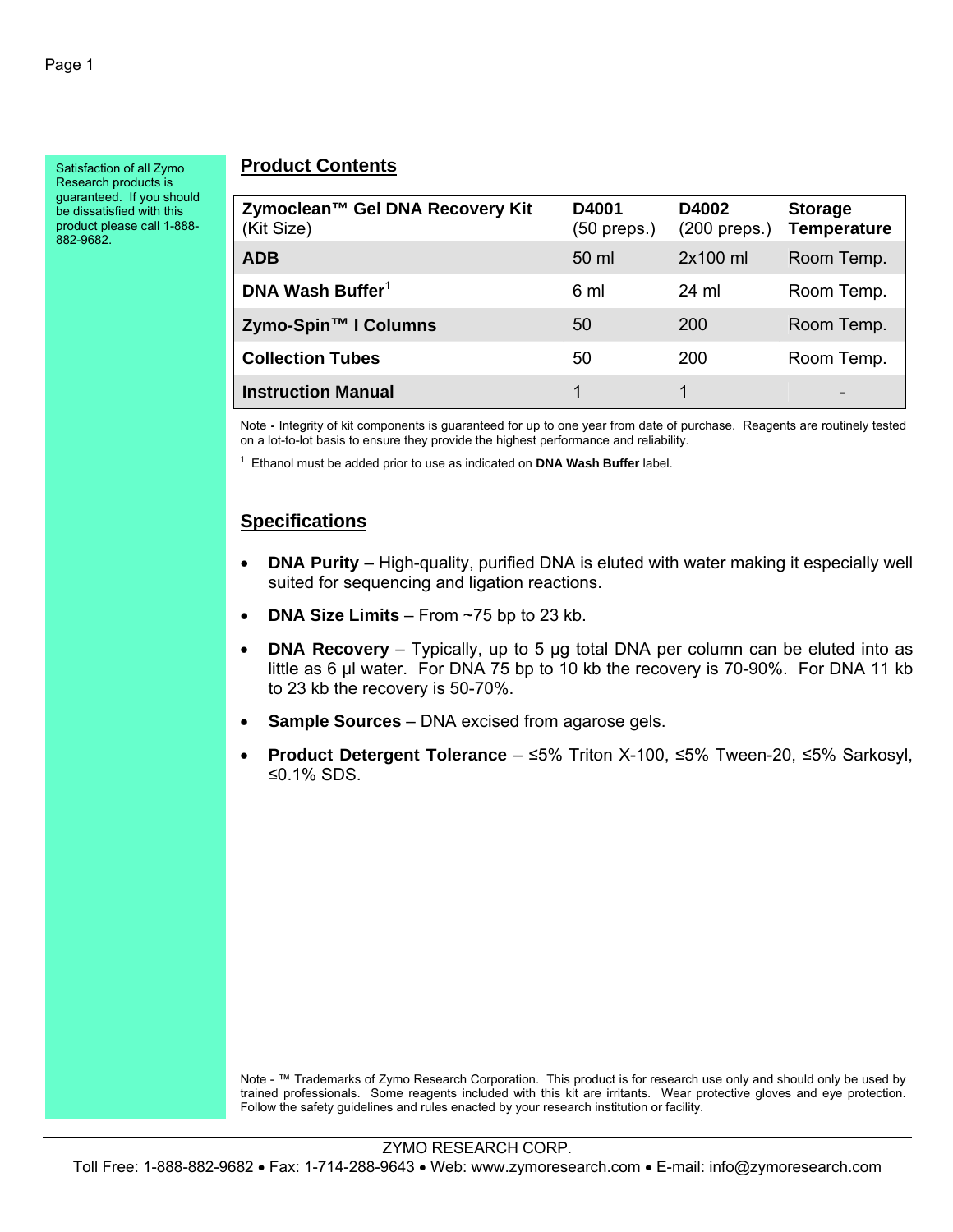#### **Product Description**

 The **Zymoclean™ Gel DNA Recovery Kit** provides a hassle-free method for the rapid purification and concentration of high-quality DNA from agarose gels. Simply add the specially formulated **Agarose Dissolving Buffer (ADB)** to the gel slice containing your DNA sample, let dissolve, and then transfer to the supplied **Zymo-Spin™ I Column**. There is no need for organic denaturants or chloroform. Instead, the product utilizes *Fast-Spin* column technology to yield high-quality, purified DNA in just minutes. DNA purified using the **Zymoclean™ Gel DNA Recovery Kit** is perfectly suited for use in DNA ligation reactions, sequencing, DNA labeling reactions, PCR, etc.

The **Zymoclean™ Gel DNA Recovery Kit** employs a single-buffer system that allows for efficient removal of DNA from and agarose gel-slices and the subsequent adsorption of the DNA to the matrix of the supplied **Zymo-Spin™ I Columns**. The DNA is washed twice then eluted with a small volume of water. The entire DNA purification/concentration procedure typically takes about 15 minutes. (See figures below).



**Blunt-ended ligation of DNA fragments purified using the Zymoclean™ Gel DNA Recovery Kit.** Fragments from plasmid DNA digested with *Pvu* II restriction endonuclease were purified, then mixed and ligated for the indicated amount of time.



**Effectiveness of the Zymoclean™ Gel DNA Recovery Kit.** Lanes: M: DNA Ladder; 1-5: DNA from ladder that was excised and recovered from gel.

For **Assistance**, please contact Zymo Research Technical Support at 1-888-882-9682 or e-mail tech@zymoresearch.com.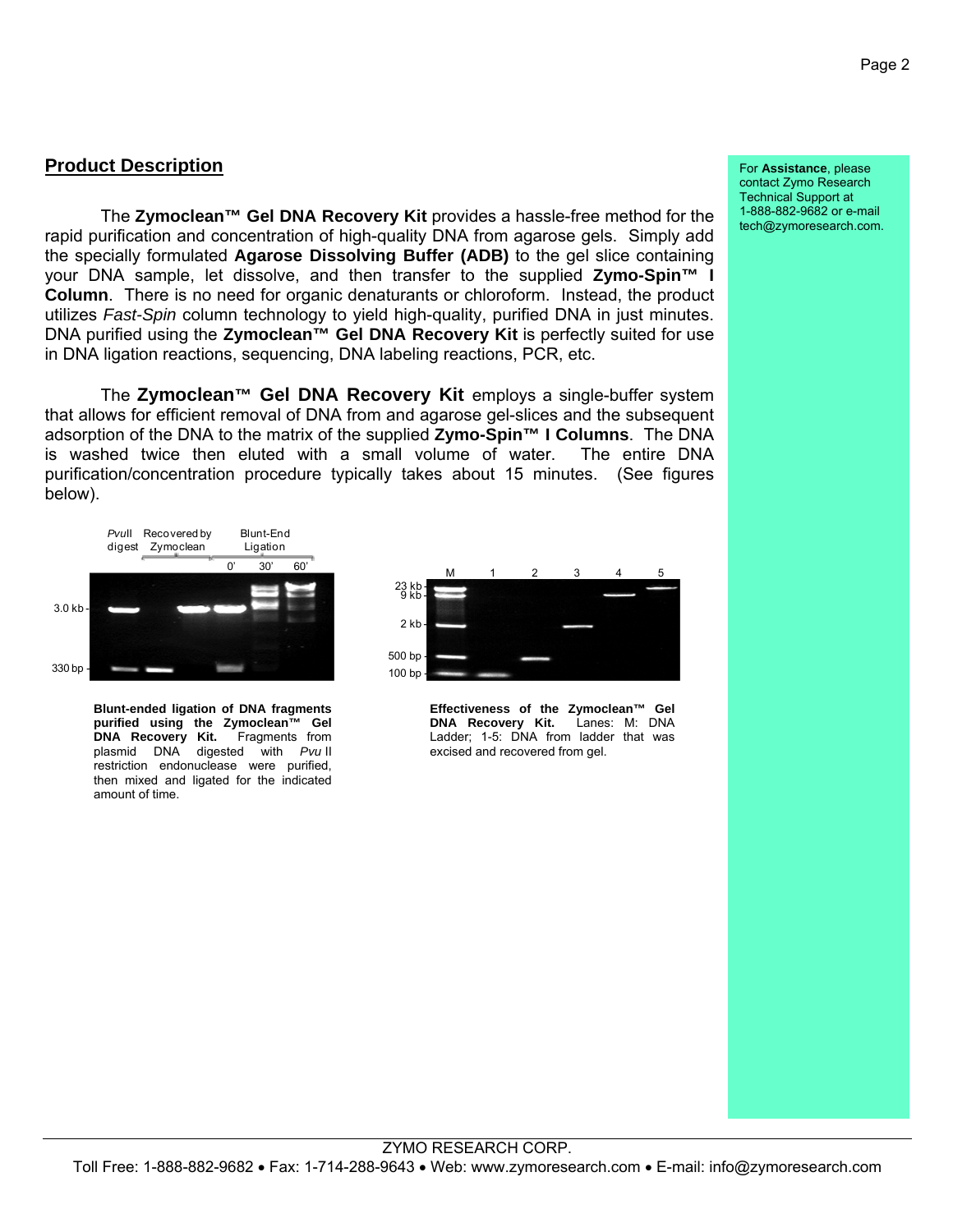#### **Buffer Preparation**

Before starting, add 24 ml 100% ethanol to the 6 ml **DNA Wash Buffer** concentrate (96 ml 100% ethanol to the 24 ml **DNA Wash Buffer** concentrate) to obtain the final **DNA Wash Buffer** solution. Alternatively, add 26 ml and 104 ml of 95% ethanol to the 6 ml and 24 ml sizes of the **DNA Wash Buffer** concentrate, respectively.

#### **Protocol**

- 1. Excise the DNA fragment<sup>1</sup> from the agarose gel using a razor blade or scalpel and transfer it to a 1.5 ml microcentrifuge tube.
- 2. Add 3 volumes of **ADB** to each volume of agarose excised from the gel (*e.g.* for 100 µl (mg) of agarose gel slice add 300 µl of **ADB)**.
- 3. Incubate at 37-55 °C for 5-10 minutes until the gel slice is completely dissolved<sup>2</sup>.

For DNA fragments >8 kb, following the incubation step, add one additional volume (equal to that of the gel slice) of water to the mixture for better DNA recovery (*e.g.* 100 µl agarose, 300 µl **ADB** and 100 µl water).

- 4. Transfer the melted agarose solution to a **Zymo-Spin™ I Column** in a **Collection Tube**.
- 5. Centrifuge at ≥10,000 x *g* for 30-60 seconds. Discard the flow-through.
- 6. Add 200 µl of **Wash Buffer** to the column and centrifuge at ≥10,000 x *g* for 30 seconds. Discard the flow-through. Repeat the wash step.
- 7. Add  $\geq 6$  μl of water<sup>3,4</sup> directly to the column matrix. Place column into a 1.5 ml tube and centrifuge ≥10,000 x *g* for 30-60 seconds to elute DNA.

Ultra-pure DNA in water is now ready for use.

 $<sup>1</sup>$  The amount of agarose</sup> excised from the gel should be as small as possible.

 $2$  Do not incubate above 60 °C. It is important that the gel slice dissolves completely. This can be facilitated by gentle mixing during the incubation.

<sup>3</sup> Elution of DNA from the column is dependent on pH and temperature. If water is used, make sure the pH is >5.0. Waiting 1 minute after adding water to the column may improve the yield of larger (> 6 kb) DNA. For even larger DNA (> 10 kb) the total yield may be improved by eluting the DNA with 60-70 $^{\circ}$ C water.

<sup>4</sup> TE buffer (10 mM Tris-HCl, 1 mM EDTA, pH 8.0) or modified TE (10 mM Tris, 0.1 mM EDTA, pH 8.5) can also be used for elution if required by your experiment.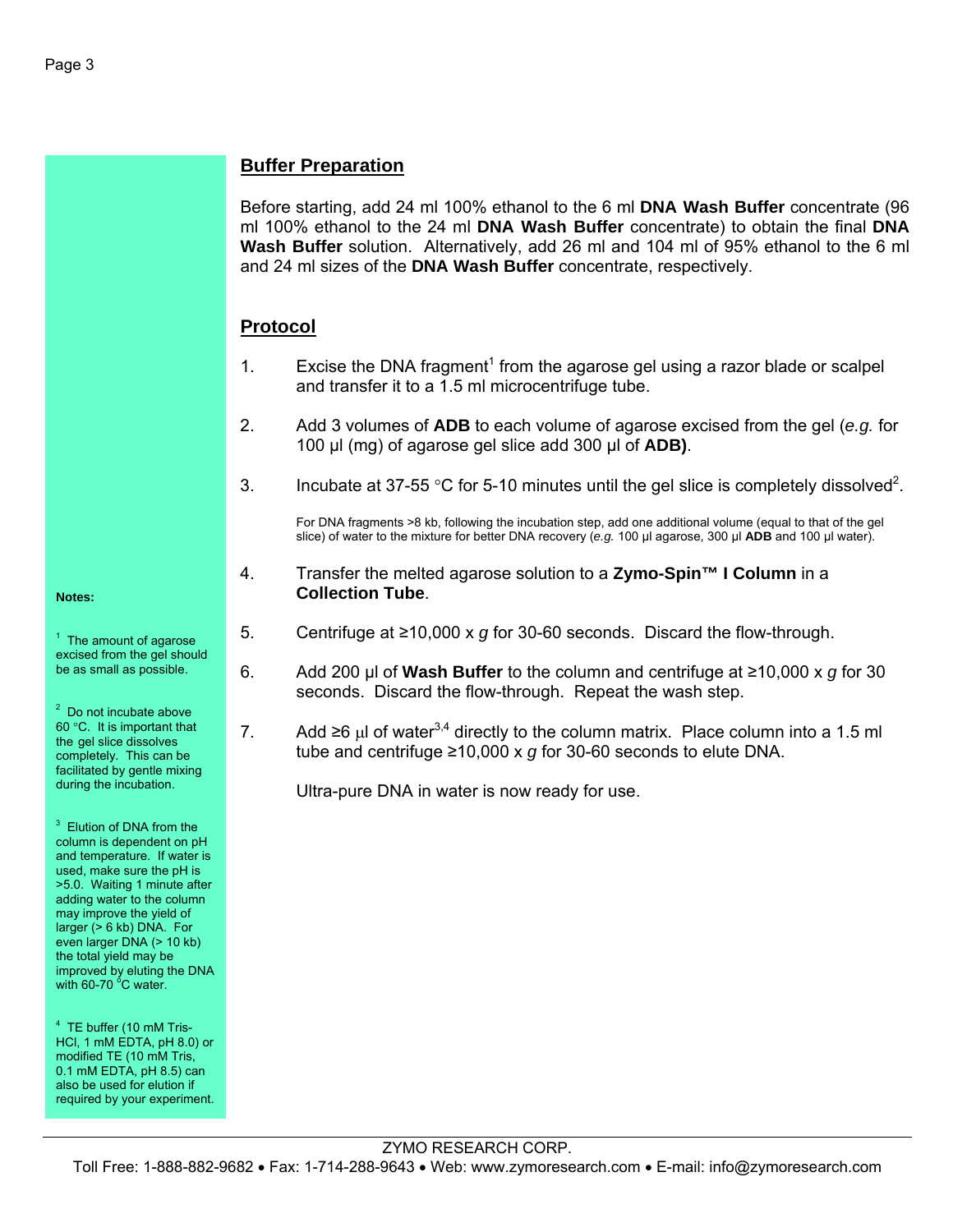#### **Ordering Information**

| <b>Product Description</b>            | Catalog No.                        | <b>Kit Size</b> (preps)   |
|---------------------------------------|------------------------------------|---------------------------|
| Zymoclean™ Gel DNA Recovery Kit       | D4001                              | 50                        |
| Zymoclean™ Gel DNA Recovery Kit       | D4002                              | 200                       |
| ZR-96 Zymoclean™ Gel DNA Recovery Kit | D4021                              | 2x96                      |
| ZR-96 Zymoclean™ Gel DNA Recovery Kit | D4022                              | 4x96                      |
|                                       |                                    |                           |
| <b>For Individual Sale</b>            | Catalog No.                        | Amount                    |
| <b>ADB</b>                            | D4001-1-50<br>D4001-1-100          | 50 ml<br>$100 \mathrm{m}$ |
| <b>DNA Wash Buffer (concentrate)</b>  | D4003-2-6<br>D4003-2-24            | 6 ml<br>24 ml             |
| Zymo-Spin™ I Columns (uncapped)       | C <sub>1003</sub> -50<br>C1003-250 | 50<br>250                 |
| <b>Collection Tubes</b>               | C <sub>1001</sub> -50              | 50                        |

C1001-500 C1001-1000 500 1000